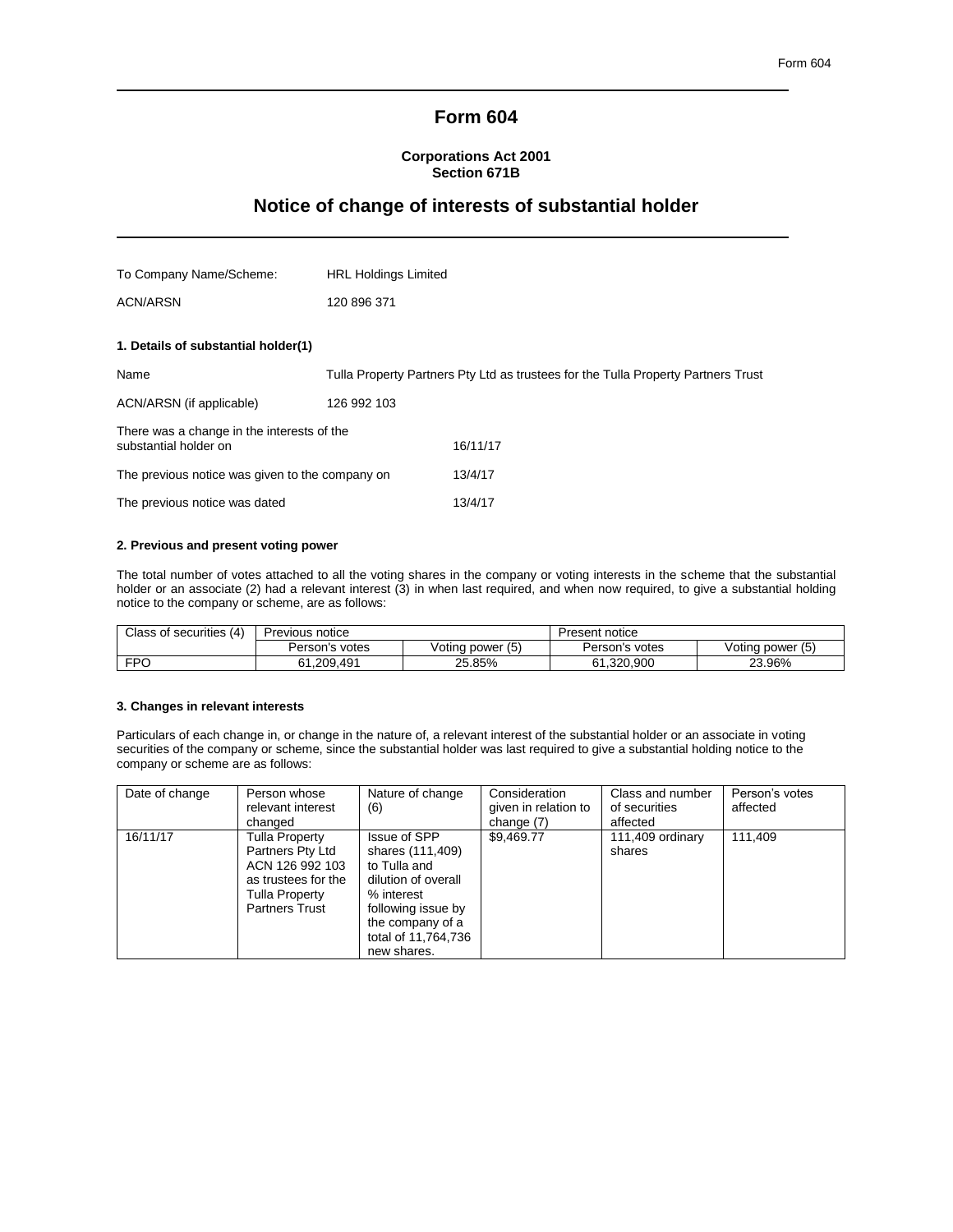#### **4. Present relevant interests**

Particulars of each relevant interest of the substantial holder in voting securities after the change are as follows:

| Holder of relevant<br>interest                                                                                                        | Registered holder<br>of securities                                                                                                    | Person entitled to<br>be registered as<br>holder (8)                                                                                  | Nature of relevant<br>interest (6)                                                                | Class and number<br>of securities | Person's votes |
|---------------------------------------------------------------------------------------------------------------------------------------|---------------------------------------------------------------------------------------------------------------------------------------|---------------------------------------------------------------------------------------------------------------------------------------|---------------------------------------------------------------------------------------------------|-----------------------------------|----------------|
| <b>Tulla Property</b><br>Partners Pty Ltd<br>ACN 126 992 103<br>as trustees for the<br><b>Tulla Property</b><br><b>Partners Trust</b> | <b>Tulla Property</b><br>Partners Pty Ltd<br>ACN 126 992 103<br>as trustees for the<br><b>Tulla Property</b><br><b>Partners Trust</b> | <b>Tulla Property</b><br>Partners Pty Ltd<br>ACN 126 992 103<br>as trustees for the<br><b>Tulla Property</b><br><b>Partners Trust</b> | Kevin Maloney is<br>a Director and<br>Shareholder of<br><b>Tulla Property</b><br>Partners Pty Ltd | FPO 61.320.900                    | 61.320.900     |

#### **5. Changes in association**

The persons who have become associates (2) of, ceased to be associates of, or have changed the nature of their association (9) with, the substantial holder in relation to voting interests in the company or scheme are as follows:

| <br>.<br>Ð<br>Nа<br>CN/ARSN<br>~~<br>n r<br>וומ<br>аріе<br>anc<br>пe.<br>$\overline{\phantom{a}}$<br>$\sim$<br>- | Gidtion<br>.<br>л |
|------------------------------------------------------------------------------------------------------------------|-------------------|
| N/A                                                                                                              |                   |

#### **6. Addresses**

The addresses of persons named in this form are as follows:

| Name                                              | Address                               |
|---------------------------------------------------|---------------------------------------|
| Tulla Property Partners Pty Ltd ACN 126 992 103   | PO Box 2499. Bondi Junction. NSW 1355 |
| as trustees for the Tulla Property Partners Trust |                                       |

## **Signature**

| print name Stephen Law | capacity Secretary of Trustee |
|------------------------|-------------------------------|
| sign here              | 16/11/2017<br>date            |

## **DIRECTIONS**

(1) If there are a number of substantial holders with similar or related relevant interests (eg. a corporation and its related corporations, or the manager and trustee of an equity trust), the names could be included in an annexure to the form. If the relevant interests of a group of persons are essentially similar, they may be referred to throughout the form as a specifically named group if the membership of each group, with the names and addresses of members is clearly set out in paragraph 6 of the form.

(2) See the definition of "associate" in section 9 of the Corporations Act 2001.

(3) See the definition of "relevant interest" in sections 608 and 671B(7) of the Corporations Act 2001.

- (4) The voting shares of a company constitute one class unless divided into separate classes.
- (5) The person's votes divided by the total votes in the body corporate or scheme multiplied by 100.
- (6) Include details of:

(a) any relevant agreement or other circumstances because of which the change in relevant interest occurred. If subsection 671B(4) applies, a copy of any document setting out the terms of any relevant agreement, and a statement by the person giving full and accurate details of any contract, scheme or arrangement, must accompany this form, together with a written statement certifying this contract, scheme or arrangement; and

(b) any qualification of the power of a person to exercise, control the exercise of, or influence the exercise of, the voting powers or disposal of the securities to which the relevant interest relates (indicating clearly the particular securities to which the qualification applies).

See the definition of "relevant agreement" in section 9 of the Corporations Act 2001.

(7) Details of the consideration must include any and all benefits, money and other, that any person from whom a relevant interest was acquired has, or may, become entitled to receive in relation to that acquisition. Details must be included even if the benefit is conditional on the happening or not of a contingency. Details must be included of any benefit paid on behalf of the substantial holder or its associate in relation to the acquisitions, even if they are not paid directly to the person from whom the relevant interest was acquired.